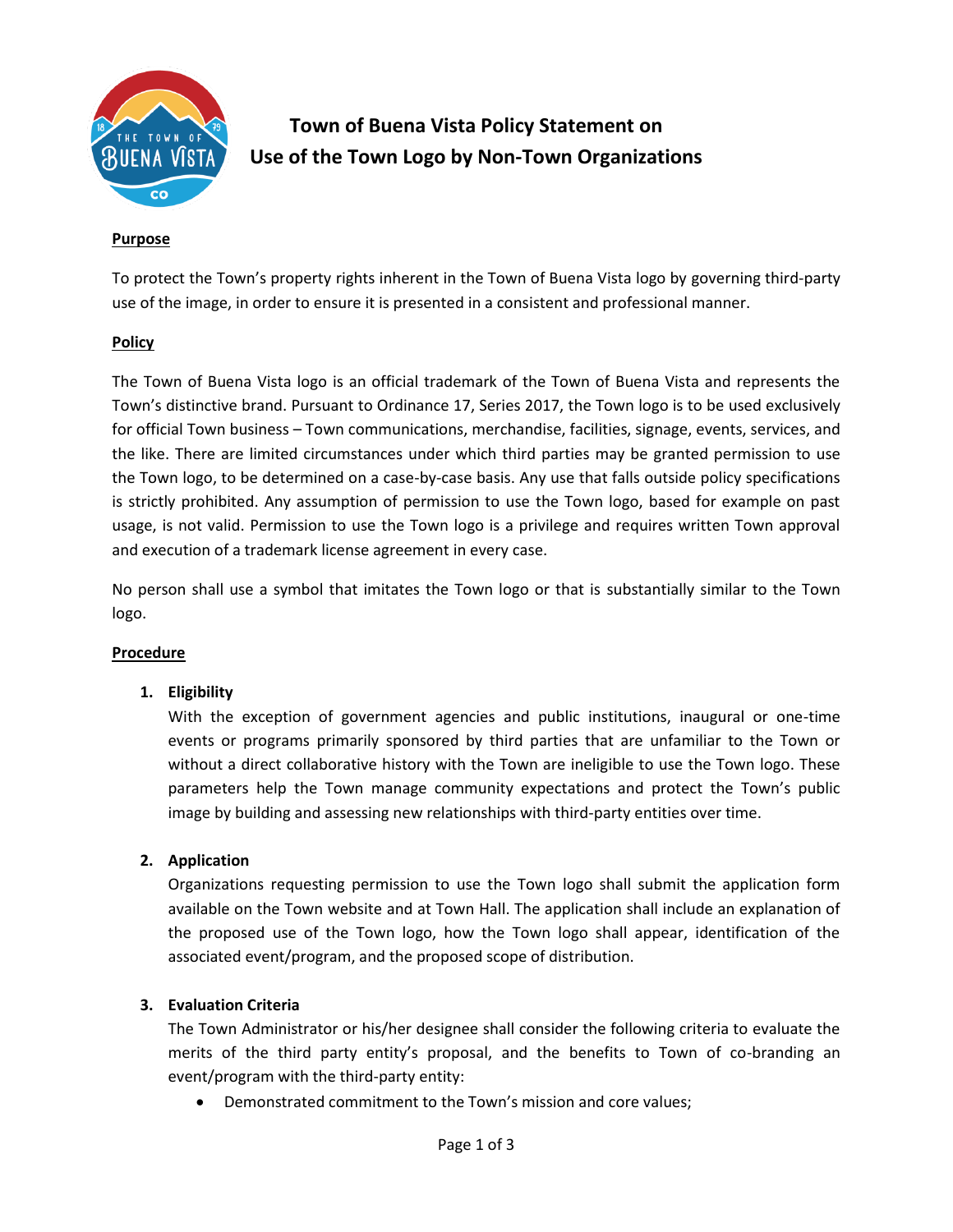- Impact on core Town services, operations, assets, and facility resources;
- Financial viability;
- Media exposure value for key Town messages;
- Economic impact to the Town;
- Protection of the Town's best short- and long-term interests;
- Project timelines;
- Third-party entity's experience, qualifications, and reputation;
- Communications strategy; and
- Other relevant criteria as determined the Town Administrator or his/her designee.

# **4. Notice**

The Town Administrator or his/her designee shall review all applications and issue a written decision, approving or denying the request, within 14 business days. Any applicant may appeal the Town Administrator's decision to the Buena Vista Board of Trustees within 14 calendar days of receiving written notice of the decision. In order to do so, the applicant must submit the appeal in writing to the Town Clerk. To the extent feasible, the Board of Trustees will consider the appeal at the next regularly scheduled Trustee meeting. The Board's determination shall be final.

# **5. License Agreement**

Third-party entities granted permission to use the Town logo for approved activities shall sign a license agreement accepting the Town's terms and conditions.

Not-for-profit organizations recognized by the Town, State of Colorado, and/or the United States may be granted the use of the Town logo without a license fee in connection with merchandise for sale at the Town's discretion.

For-profit entities granted permission to use the Town logo in connection with merchandise for sale shall pay a license fee. The license fee is five percent of the gross sales amount of the first sale of all items bearing the Town logo unless otherwise specified. The for-profit entity shall register the Town of Buena Vista as the point of sale for said merchandise.

# **6. Guidelines**

The Town Administrator or his/her designee shall ensure adherence to the following guidelines:

- Reproduction of the Town logo shall adhere to the Town's published "Brand and Logo Guidelines"; improper use may result in termination of the logo agreement and denial of future logo use requests.
- Third-party entities must submit a pre-event copy of final artwork to the Town Administrator or his/her designee for approval.
- It should be understood that permission to use the Town logo does not imply endorsement or sponsorship of any kind.